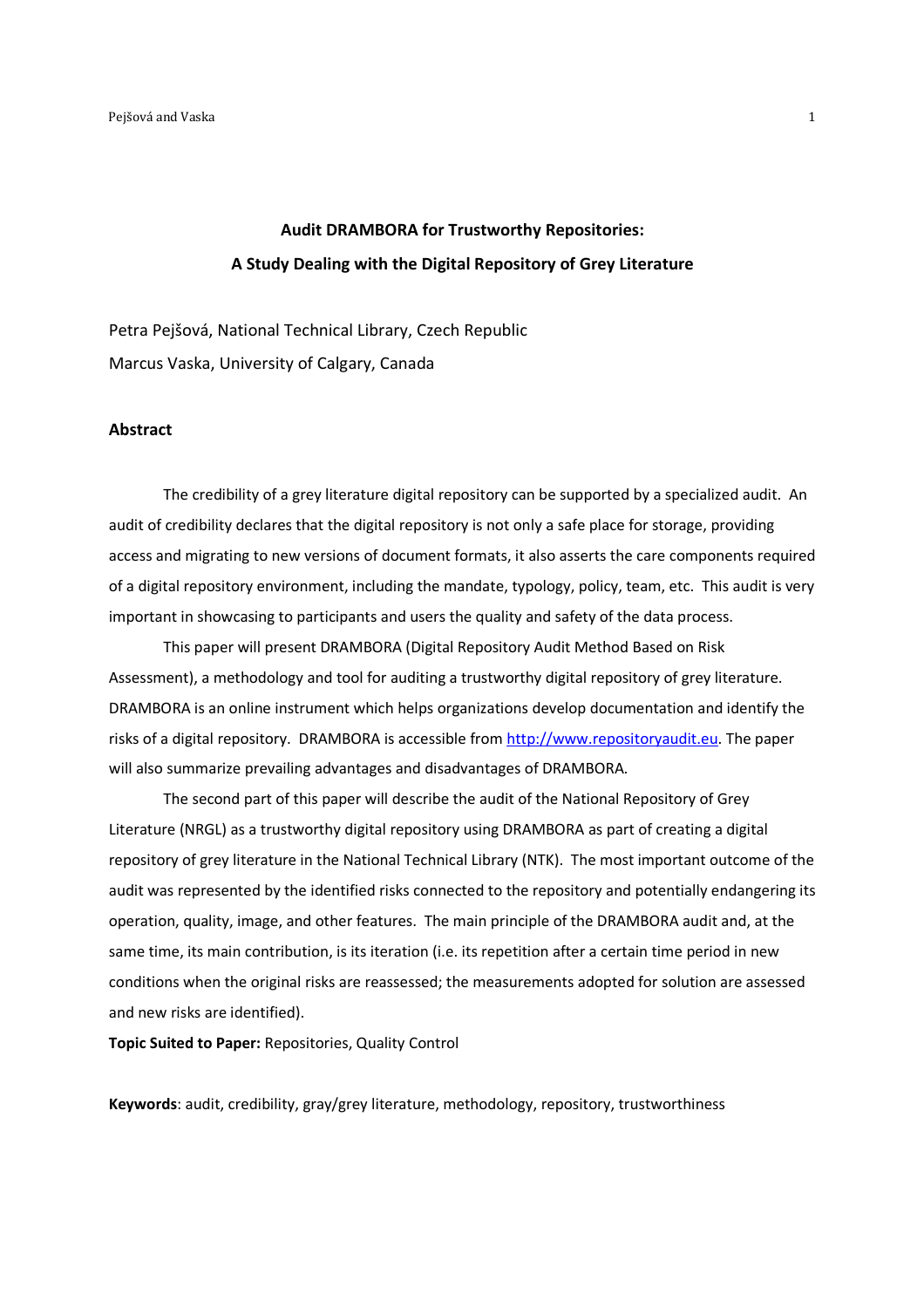#### **Introduction: Audit for Trustworthy Repositories**

"One of the central challenges to long-term preservation in a digital repository is the ability to guarantee the authenticity and interpretability (understandability) of digital objects for users across time"

(Susanne Dobratz and Astried Schoger, 2007)

In our technologically-enhanced environment, managing, preserving, and storing material for posterity is essential, regardless of whether the material in question is a paper file or a digital object (Ambacher, 2007). In fact, efforts at maintaining a stronghold over digital records has been attempted since the 1960s, however, awareness surrounding the true digital repository has only existed for the past decade. This has lead to a number of organizations, most notably the Research Libraries Group (RLG)/U.S. National Archives and Records Administration (NARA) to establish an audit for certifying and enhancing the credibility of grey literature digital repositories. As with any marketing campaign, creating awareness of an initiative and gaining the public's trust is fundamental to ensure success. The Audit Checklist developed by RGL and NARA in 2005 supports this notion with its goal to "develop criteria to identify digital repositories capable of reliably storing, migrating, and providing access to digital collections…a method by which...customers could gain confidence in the authenticity, quality, and usefulness of digitally archived materials" (Ambacher, 2007, p. 2).

Long-term preservation of the material contained within digital repositories functions similarly to the storing of paper documents in a traditional index file within an archive. Ever since institutional repositories arose and began gaining acceptance in the 1990s, efforts at sustaining the material within these storage banks for generations to come have been explored. The first such effort occurred in 1996 when the Task Force on Archiving of Digital Information drew attention to the need for a certification program for the long-term preservation of digital repositories, proclaiming that repositories "must be able to prove that they are who they say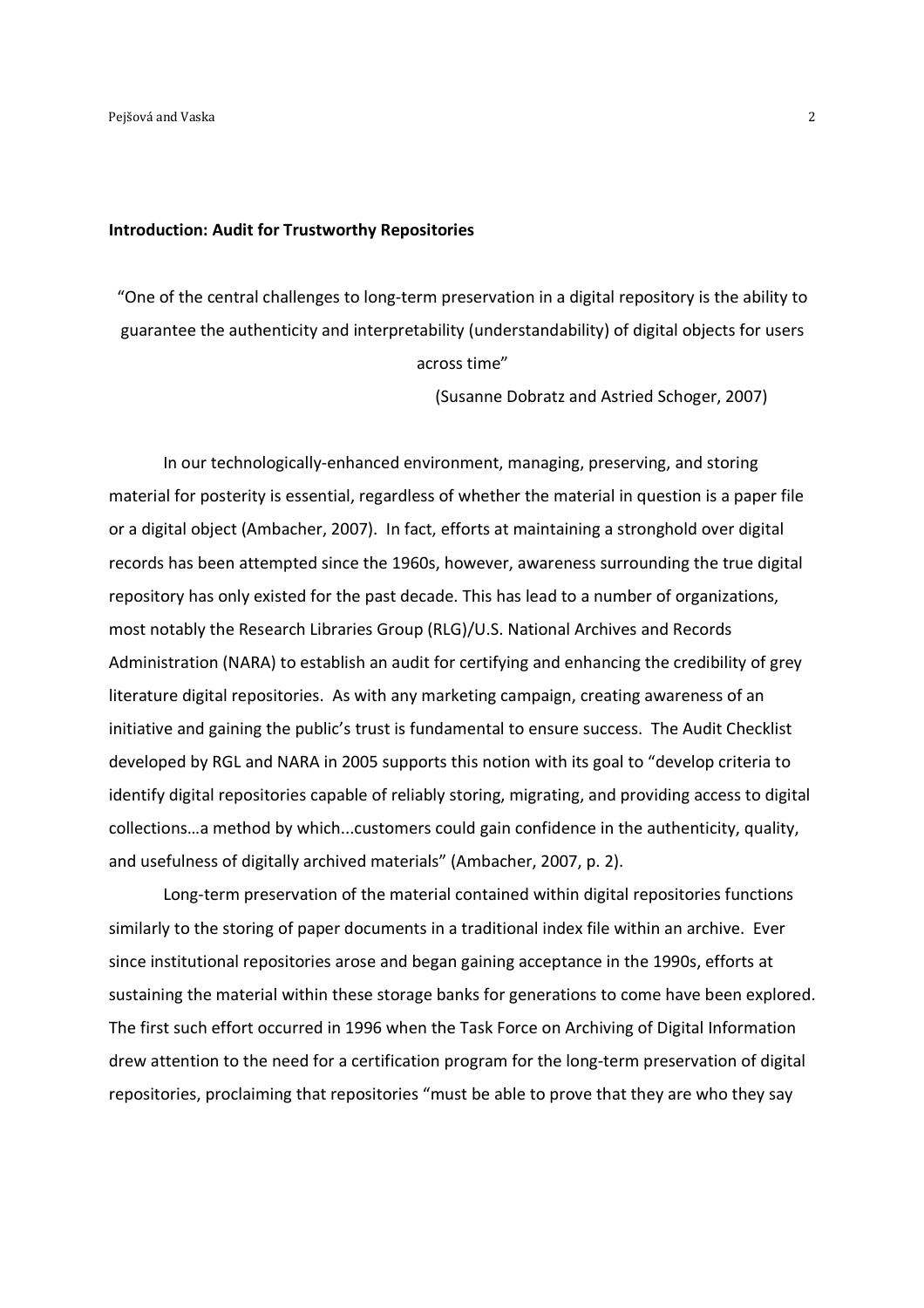they are by meeting or exceeding the standards and criteria of an independently-administered program for archival certification." (Dobratz and Schoger, 2007, p. 210).

While traditional publishing ventures often result in a considerable time lag between an author's manuscript submission, peer-review by a panel of experts, and subsequent publication in a leading journal within a particular discipline, digital libraries, and in particular digital repositories, allow an author to submit a presentation, thesis, report, etc., as soon as it is written. Further, the author is able to choose from a number of creative commons licenses, maintaining control over his/her data, and deciding how and by whom the data can be accessed (Ambacher, 2007).

### **Credibility of Grey Literature Digital Repositories**

As with any research pursuit, guidelines must be followed and adhered to in order to gain credibility and reputation that a chosen research path is indeed the right one. The same holds true when evaluating the trustworthiness of institutional repositories. Although researchers caution that the approaches used in a national repository could well transcend boundaries and apply to international pursuits, it does not necessarily lead to only one universal tool for preserving digital material over the long-term (Dobratz and Scholze, 2006). Rather, the major task of any repository should be "evaluating and disseminating examples of good or best practice and by initiating and intensifying regional, national, and international collaboration" (Dobratz and Scholze, 2006, p. 583).

In order for a repository to be deemed trustworthy, it must operate "according to its objectives and specifications (it does exactly what it claims to do)" (Dobratz and Schoger, 2007, p. 212). Further, a repository must contain information that is complete and control for any unplanned changes, whether these changes are accidental technological glitches or deliberate sabotage. It therefore becomes essential that any edits to any part of a record, once it has already been placed in the depository, is meticulously noted.

Dobratz and Schoger (2007) also make mention of groups of users whose particular interests lie in ensuring that the trustworthiness of repositories is maintained. These include users who wish to access the information, data producers and content providers, and funding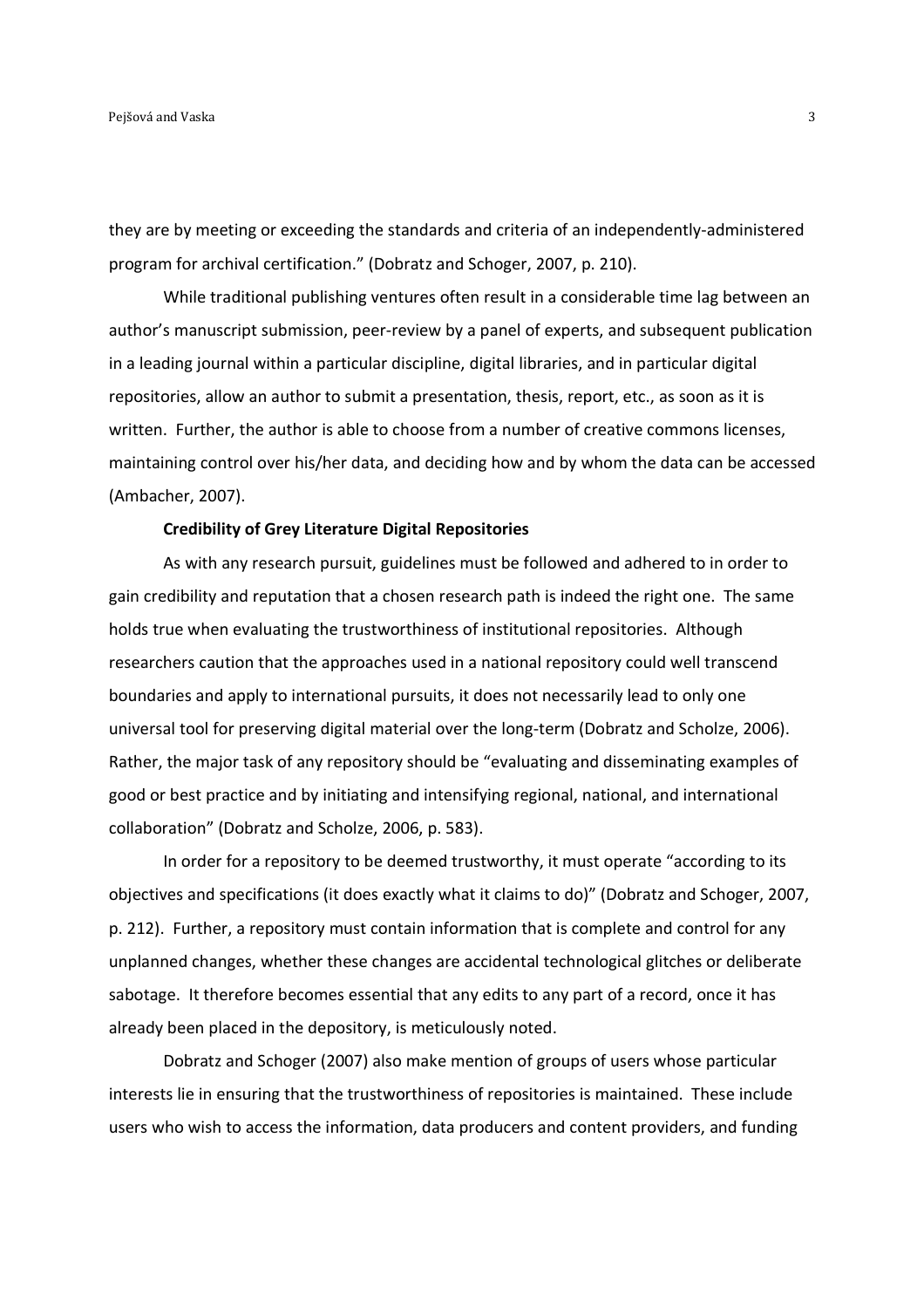agencies. In addition, repositories that wish to remain functional, trustworthy, and in business for many years down the road must "fulfill legal requirements…to survive in the market" (p. 212). A trustworthy digital repository puts the author's mind at ease, knowing that their information is secure, and will be preserved with the utmost integrity (Dobratz and Scholze, 2006). As previously mentioned, the RLG/NARA audit checklist and the Nestor certificate may be the most well-known means to prove the validity and trustworthiness of a repository, but they are by no means the only methods in existence.

#### **What an Audit Represents**

A question that should weigh heavily on the minds of any institution containing a digital repository is to assess what an audit represents to establishing criteria and trustworthiness, and what decisions must be made in order to either carry along the same work, or guide the repository in a different direction. Further, in order for a repository to be deemed trustworthy, it must meet its objectives, and contain information and material according to its mandate. There is certainly a strong tie between a trustworthy repository and its information technology infrastructure, dependent upon a number of competing factors. These include integrity, authenticity, confidentiality, and availability (Dobratz and Schoger, 2007). Authenticity precludes that the repository meets its objectives, containing information and material that, by its mandate, it is supposed to contain.

As Dobratz and Schoger (2007) explain, "availability is a guarantee of access to the repository…and that the objects within the repository are interpretable" (p. 212). This is essential for ensuring a repository's survival: repeated difficulties encountered with retrieving a specific item within a repository, or continuous maintenance resulting in repository downtime will result in clients choosing to deposit and/or access their material elsewhere. Allowing the owners of the repository to determine who should be granted permission to access the repository's contents instills a higher level of confidence for the depositing author, as he/she is able to upload and tag his/her own publications. Nevertheless, this level of access can be difficult to maintain. (Dobratz and Scholze, 2006).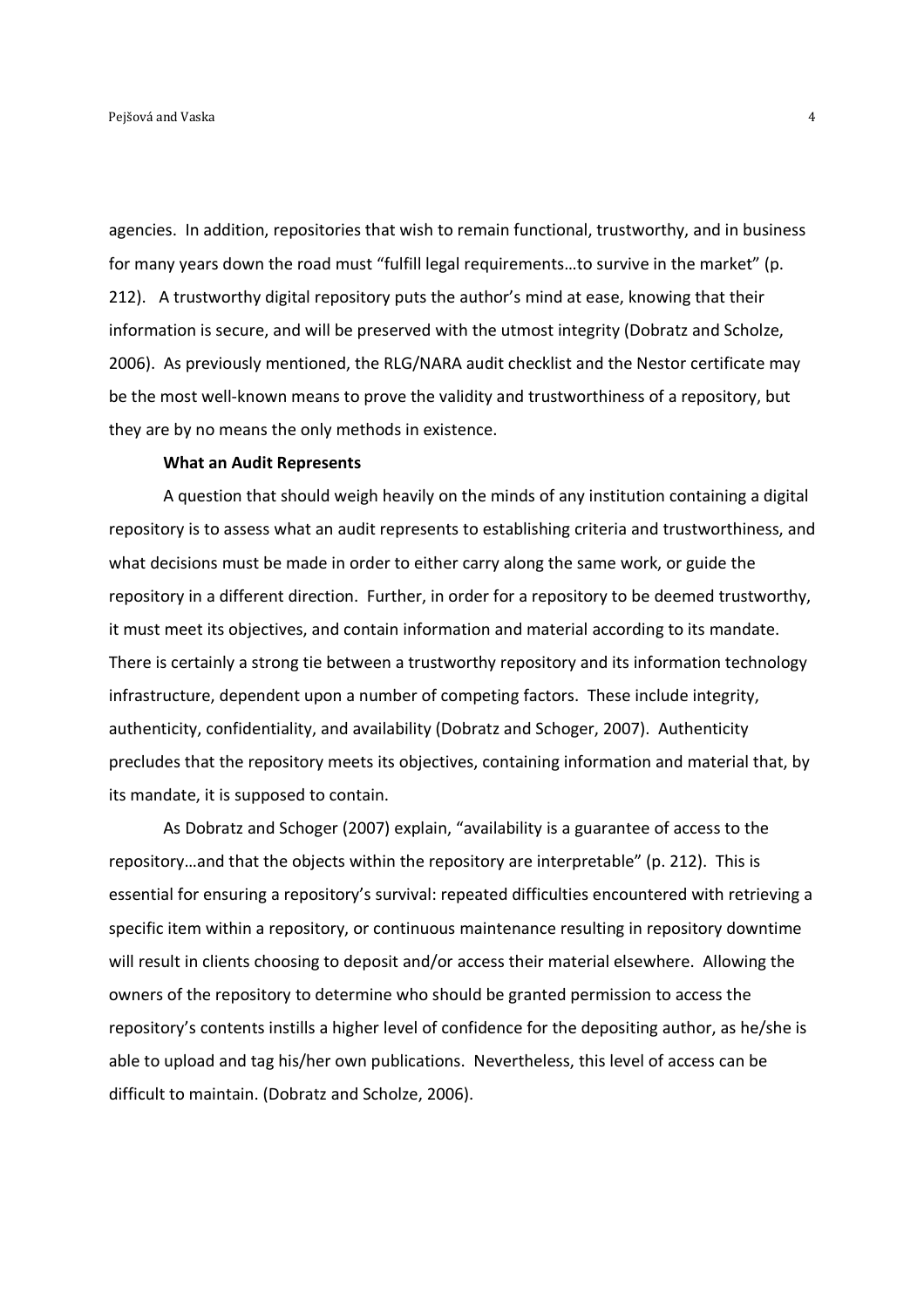Hou, Wojcik, and Marciano (2011) provide a voice that many institutions housing digital repositories can relate to: "integrity is an essential component of a trusted digital repository…all of the functional areas will have an audit trial" (p.182). Thus, establishing an audit for trustworthy repositories represents evidence gathered (usually by means of a checklist) measuring whether or not the repository adhered to pre-determined established evaluation criteria. Further, as digital repositories are primarily web-based programs relying on a server housed in the home institution, these repositories must have "a succession plan or escrow arrangements in place in case the repository ceases to operate." (Ambacher, 2007, p. 6). Ambacher also posits that data loss, whether accidental or intentional, will inevitably occur, a potential weakness that can be exploited. Therefore, maintaining a sustainable repository with a firm foundation, along with establishing a back-up alternate route in the event of a digital disaster, is essential.

While gathering appropriate hardware, establishing a reliable and secure network connection, and ensuring that a digital repository is utilized to its full potential are all essential components of certification; having the appropriate software to run the repository cannot be overlooked. The *Audit Checklist for the Certification of a Trusted Digital Repository*, jointly created in 2005 by the RLG and NARA, comments on the framework used to evaluate such common repository software packages such as DSpace, Eprints, and Greenstone (Kaczmarek et al., 2006). Regardless of the software package that is chosen, it must be applicable and adaptable, in order to "facilitate data transfer…easily…to take advantage of future, unforeseen developments in computer software and technology" (p.2).

The goal of the RLG/NARA Audit Checklist is "to develop criteria to identify digital repositories capable of reliably storing, migrating, and providing access to digital collections" (Kaczmarek et al, 2006, p. 4). Adhering to the three key areas of digital preservation (namely, technology, resources, and management), the Audit Checklist consists of four key sections: organization; repository functions, processes, and procedures; designated community and the use of information; technologies and technical infrastructure (pp. 4-5).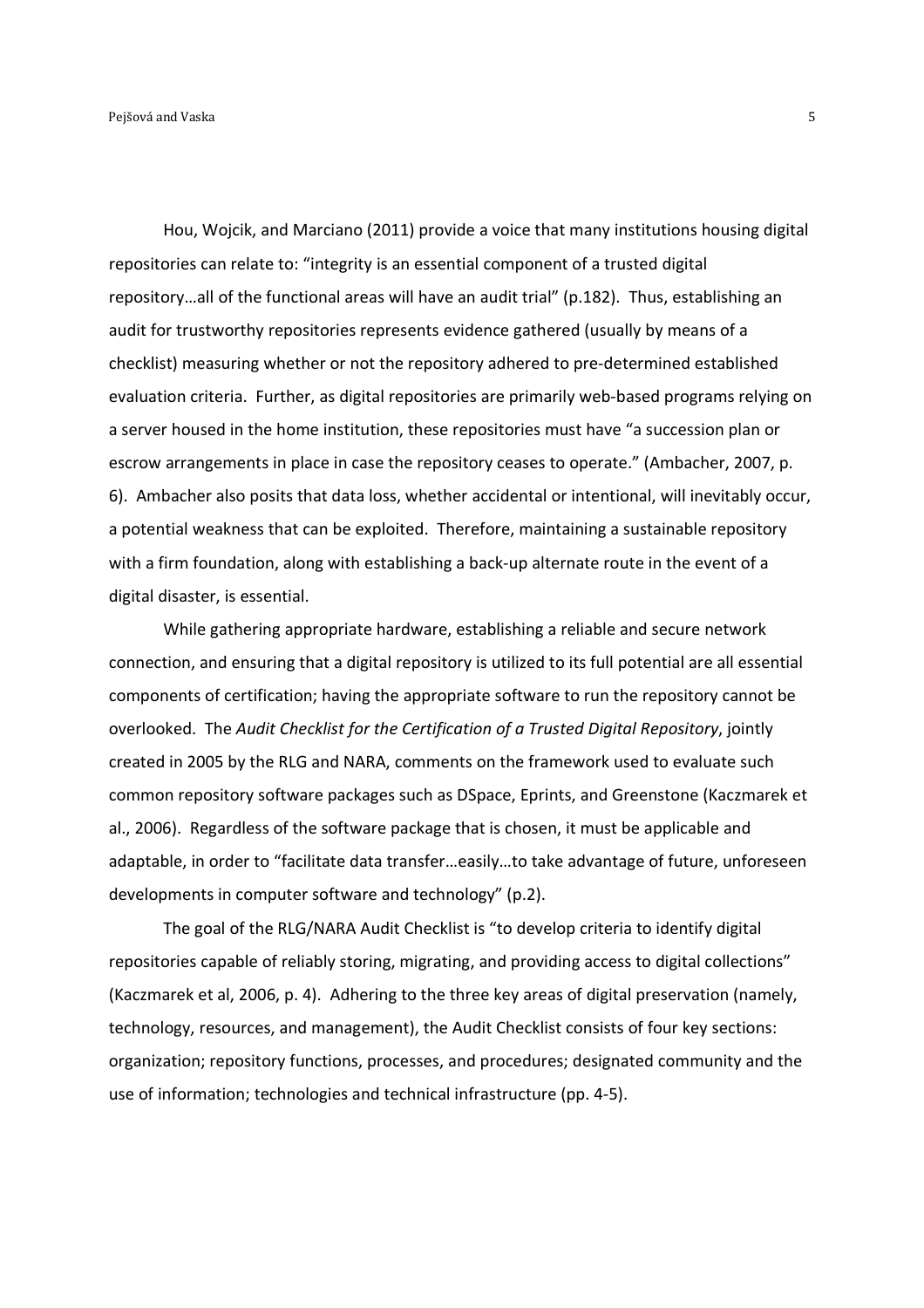#### **Reasons Why an Audit is Done**

If a digital repository is mapped out appropriately, it can have tremendous benefit to both the author depositing research material, and the institution responsible for its upkeep and maintenance. Therefore, an audit need not necessarily be seen as a negative or patronizing activity, but rather as a means of establishing credibility, and educating the repository owner as to any changes that may be required in order to help the repository gain trustworthiness among its users. Of the numerous reasons for why an audit is undertaken, the following are considered to be the core criteria that is often adhered to: an audit should maintain a sustainable, secure repository, with a user-friendly interface; it should establish and maintain a policy that will result in a long-term repository for data producers; it will benefit from a solid management foundation, ensuring that high-quality information is continuously deposited; finally, an audit must identify weaknesses and risks, and establish a process to overcome these challenges (Prieto, 2009).

As the recent copyright issues in Canada indicate, particularly the current Access Copyright befuddlement that exists at some academic institutions, there are a number of legal ramifications that must be taken account when depositing material into any repository. The repository ownership must allow material to be uploaded, stored in an archive, and modified, as required, for posterity (Dobratz and Scholze, 2006, p. 587). Additional challenges faced by these institutions result from the speed in which some repositories have been established. As Downs and Chen (2010) explain, methods for storing and preserving digital content have not yet reached the level of organization used to house non-print material. This can raise doubts about the content of a digital repository, as "trust encompasses not only the integrity of the digital data, but also the authenticity of the links between the data and the data sources and documentation" (Downs and Chen, 2010).

Security of the contents within a repository will always play a prominent role. Repositories should be accessible around-the-clock, and include digital signatures as well as digital object identifiers (DOI) to be able to easily retrieve a requested file. In addition, the establishment of a consistent archiving format will ensure that documents are preserved for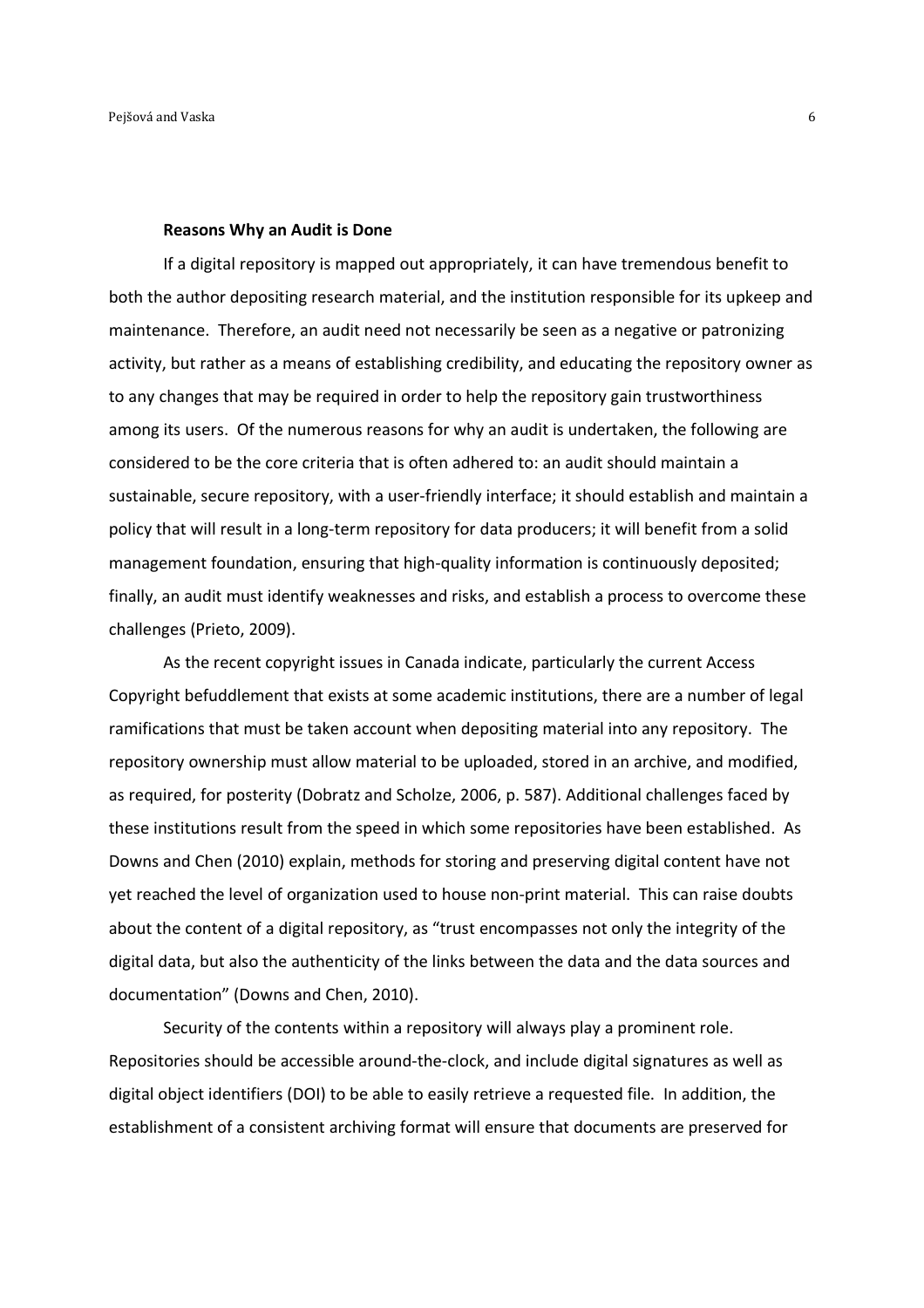many years into the future. In fact, "the minimum availability of a document [should] be no less than five years" (Dobratz and Scholze, 2006, p. 590).

While supporters of the Open Access Movement would declare that the full contents of a repository should be freely and publically available to all (and indeed, this is the case with a number of institutional repositories, including DSpace at the University of Calgary), there are nevertheless a number of interest groups for whom trustworthiness holds particular merit. These include users who wish to access reliable information immediately and well into the future, content providers who rely on the audit of a repository to support their effort at ensuring high-quality information in a repository is maintained (i.e. a warranty for data producers), and corporations that determine whether or not a repository will receive adequate funding and for how long. Finally, as previously mentioned, entering the digital repository environment is indeed a competitive venture, and all repositories are therefore required to "fulfill legal requirements" (Dobratz and Schoger, 2007, p.212) in order to survive.

One methodology posited by Kaczmarek and colleagues (2006) is the creation of a matrix to function as a tool which will aid in the decision-making process of certifying a repository as a trustworthy source of information. Kaczmarek et al (2006) explain that settling on which software package best suits a particular repository will lead to a rubric "to determine how critical each particular point of functionality is and if that point is absolutely required" (p.2). Such steps were taken by the Exploring Collaborations to Harness Objects in a Digital Environment for Preservation (EXCHO DEPository) project, a joint effort between the National Digital Information Infrastructure and Preservation Program (NDIIPP) at the Library of Congress, and the University of Illinois at Urbana-Champaign.

While the above examples of digital repositories comment on the importance of establishing policies that are firmly adhered to in order to establish trustworthiness and acuity, repositories must also be established in such a way that they can be easily customized if necessary. Such is the case with DCAPE, the Distributed Custodial Archival Preservation Environments project, originating out of the University of North Carolina Chapel Hill (Hou, Wojcik, and Marciano, 2011). Adhering to the three key preservation policies, namely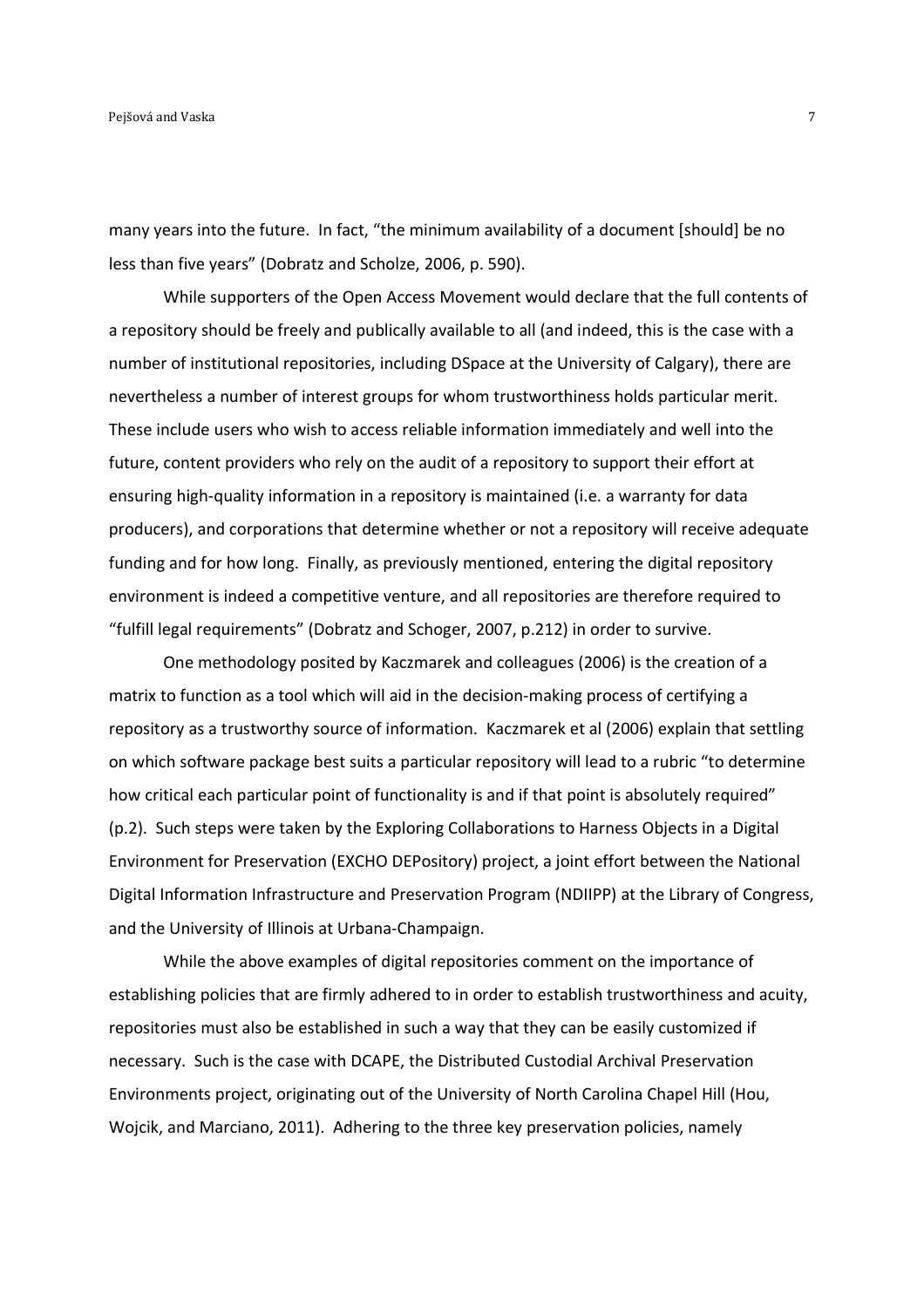"management of archival storage, validation, and trustworthiness" (p. 181), DCAPE supports one of the fundamental reasons why an audit of a repository is undertaken. Ensuring that high quality material is continuously deposited is certainly one way of ensuring a repository's livelihood, however without a user-friendly interface, authors and researcher's alike may become frustrated and choose to deposit their publications elsewhere, which, in turn, reflects negatively on the purpose of sustaining the repository for generations to come.

#### **Existing Audit Methodologies and Tools**

DINI, the Deutsche Initiative für Netzwekinformation, is aimed at supporting the Open Access movement in Germany. The aim of this guideline is to enhance the cooperative partnership between German educational institutions with a goal to "provide a tool for repository operators that could be used to raise the visibility, recognition, and importance of the digital repository within the university." (Dobratz and Scholze, 2006, p. 584).

As exemplified in many repositories, DINI criteria are based on two categories, the first of which explains the minimum requirements that must be captured in order for the repository to be deemed credible. These requirements include visibility and server policy, support for authors, legal issues, authenticity and integrity, indexing, impact and access to statistics, as well as long-term availability (Dobratz and Scholze, 2006, p. 585). Nevertheless, despite these rather strict requirements, Dobratz and Scholze comment on the challenges involved in deeming a repository to be both trustworthy and credible, hence the need for an audit. These include the establishment of a server policy, creating a visible service for authors, and implementing persistent identifiers (p. 586).

In addition to the aforementioned repository requirements, DINI also supports the need for creating open access to archived materials, and posits that a policy needs to be established to allow for each repository to be registered and recognized by large-scale collectives, namely the Directory of Open Access Repositories, OpenDOAR. (Dobratz and Scholze, 2006). As DINI proclaims, creating an open access policy showcases "a clear commitment to support the 'green way' to open access" (p. 587).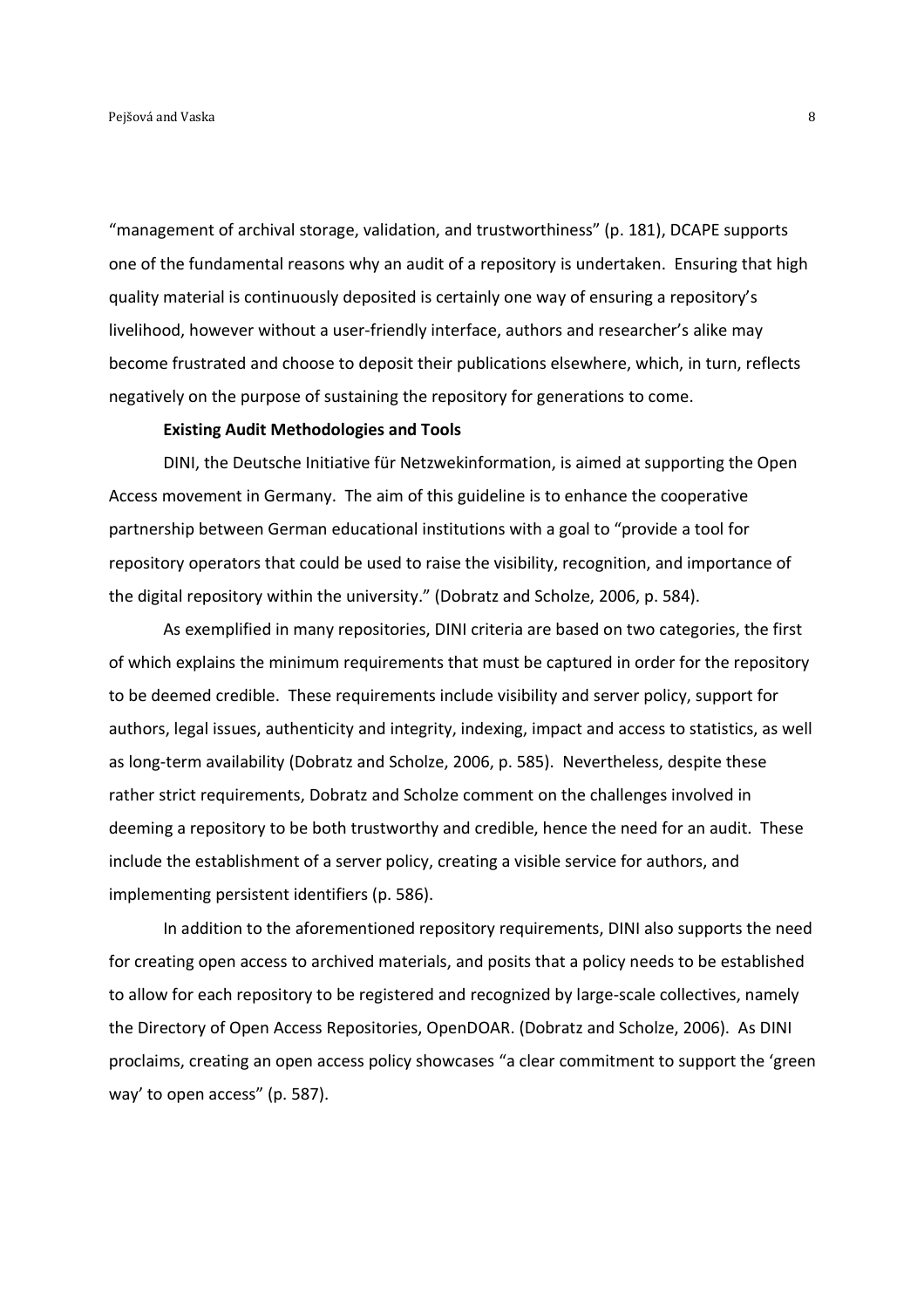Originally created with cultural heritage organizations in mind, the Nestor Catalogue of Criteria for Trusted Digital Repositories serves as a guide for planning and maintaining digital repositories well into the future (Dobratz and Schoger, 2007). The criteria raised by Nestor include the following key concepts which can be applied to virtual any repository framework: compliance with terminology created by the Open Archival Information System (OAIS), abstraction, adequate documentation, transparency (essential to gain trust), adequacy, and measurability. As Dobratz and Schoger (2007) proclaim, these criteria will function as "indicators showing the degree of trustworthiness" (p. 214). The organizational structure for Nestor is divided into three top-level categories, each with a number of subdivisions. These are depicted as follows: organizational framework (defined goals, adequate usage, legal and contractual rules, organizational form, quality management), object management (integrity, authenticity, strategic plan for technical preservation, acceptance from producers adhering to established criteria, archival storage, usage, data management system), and infrastructure and security (adequate IT infrastructure, protecting the repository and the objects contained within it) (pp. 215-216). [See Appendix 1].

# **(DRAMBORA): A Methodology and Tool for Auditing a Trustworthy Digital Repository DRAMBORA description: tool and methodology**

 Launched in 2008, as the result of a joint effort between the Digital Curation Centre and Digital Preservation Europe, the Digital Repository Audit Method Based on Risk Assessment (DRAMBORA) functions as a toolkit "to make the self-auditing process easier and more efficient for repository managers" (Donnelly et al., 2009). Although digital repositories had already been in place for some time prior to the establishment of DRAMBORA, there was no standard guideline for determining the key components required for successfully implementing, initiating, and sustaining a digital archive. This issue led to the Centre for Research Libraries (CRL), widely credited as the developers of DRAMBORA to produce a list of 10 core requirements that all digital repository owners must be made aware of and should follow to preserve their archival storehouses for generations to come (see Appendix 3). As can be seen from this list, technological infrastructure plays only one part in ensuring that the data within a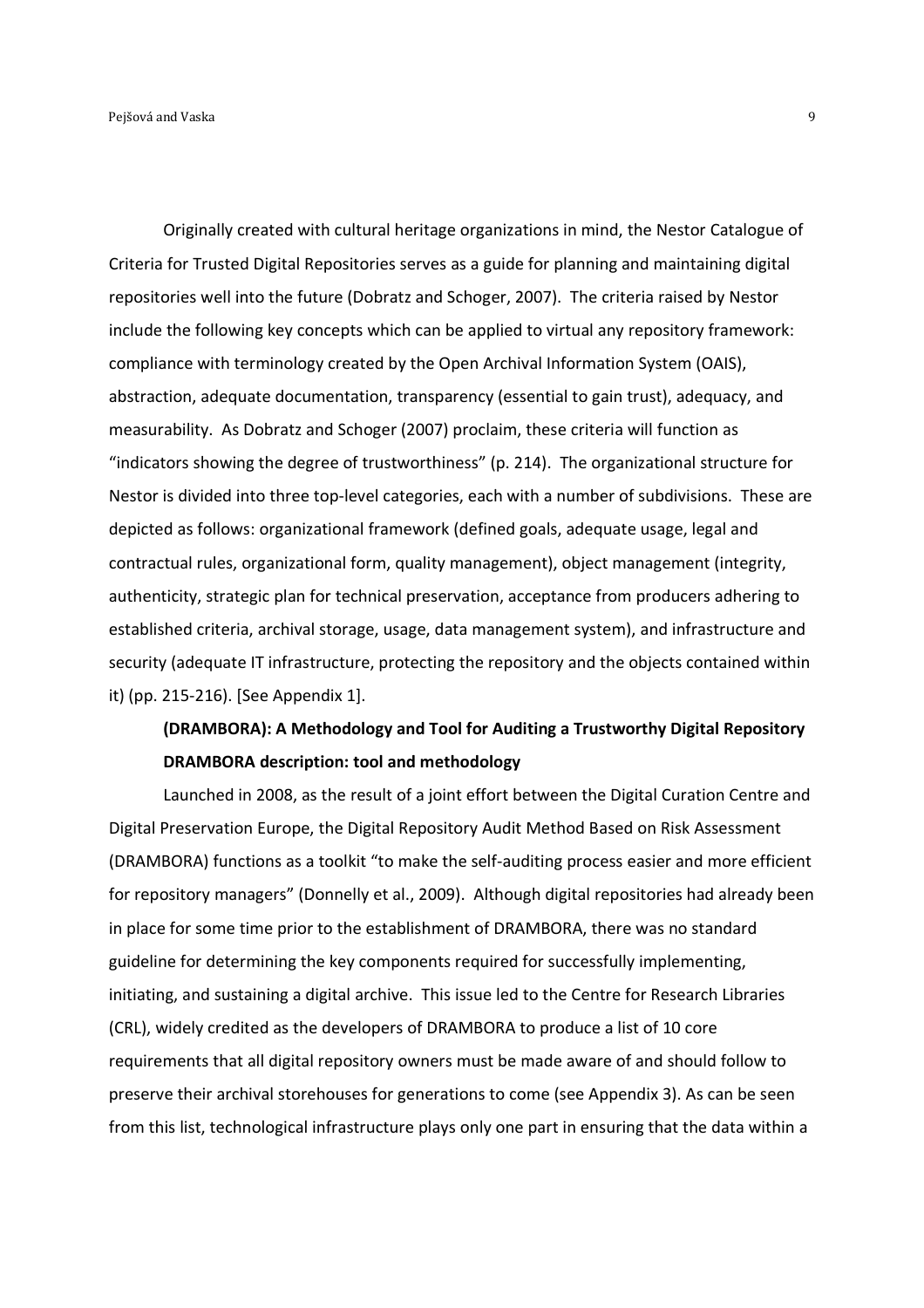repository is adequately stored and maintained over time. Creating a manageable process and action plan, along with accounting for any legal ramifications that may manifest themselves along the way, is equally important.

 While DRAMBORA is a relatively recent phenomenon, it nevertheless underwent a series of pilot tests in the two years prior to its official unveiling. More than merely serving as another toolkit, it is primarily responsible for presenting "a methodology for self-assessment, encouraging organizations to establish a comprehensive self-awareness of their objectives, activities, and assets before identifying, assessing, and managing the risks implicit within their organizations" (Donnelly et al., 2009). Undoubtedly, attempting to maintain any form of electronic storage method implies a certain amount of risk, perhaps even more so than a traditional print collection. DRAMBORA has attempted to ease this risk process by positing a series of stages: authors are required to develop an organizational profile, describe and document a mandate, and list objectives/goals, activities, and assets (Donnelly et al., 2009). These stages are, however, only meant to serve as guidelines; the DRAMBORA team cautions that the entire purpose of this audit method is to serve as a living document, with revisions being made along the way as the need arises.

## **How to Use DRAMBORA**

 There are presently 18 institutions that rely on the DRAMBORA toolkit to conduct selfassessment audits of their digital repositories. A number of these organizations also hold strong ties to the grey literature community. Before describing how to use this methodology it is necessary not only to discuss the purpose of DRAMBORA (see Appendix 2), but also its three primary applications: as a web-based tool, DRAMBORA can assess the effectiveness of a repository infrastructure, and offer suggestions for its improvement; it acts as a preparatory resource for external auditors who may wish to serve as aggregators of the DRAMBORA movement; finally, it anticipates any potential weaknesses or challenges, and subsequently adjusts its plans to overcome these boundaries (Donnelly et al., 2009).

 Existing in both an online and offline format, DRAMBORA is a user-friendly program that guides the user through four phases. First, the user is encouraged to register for a personal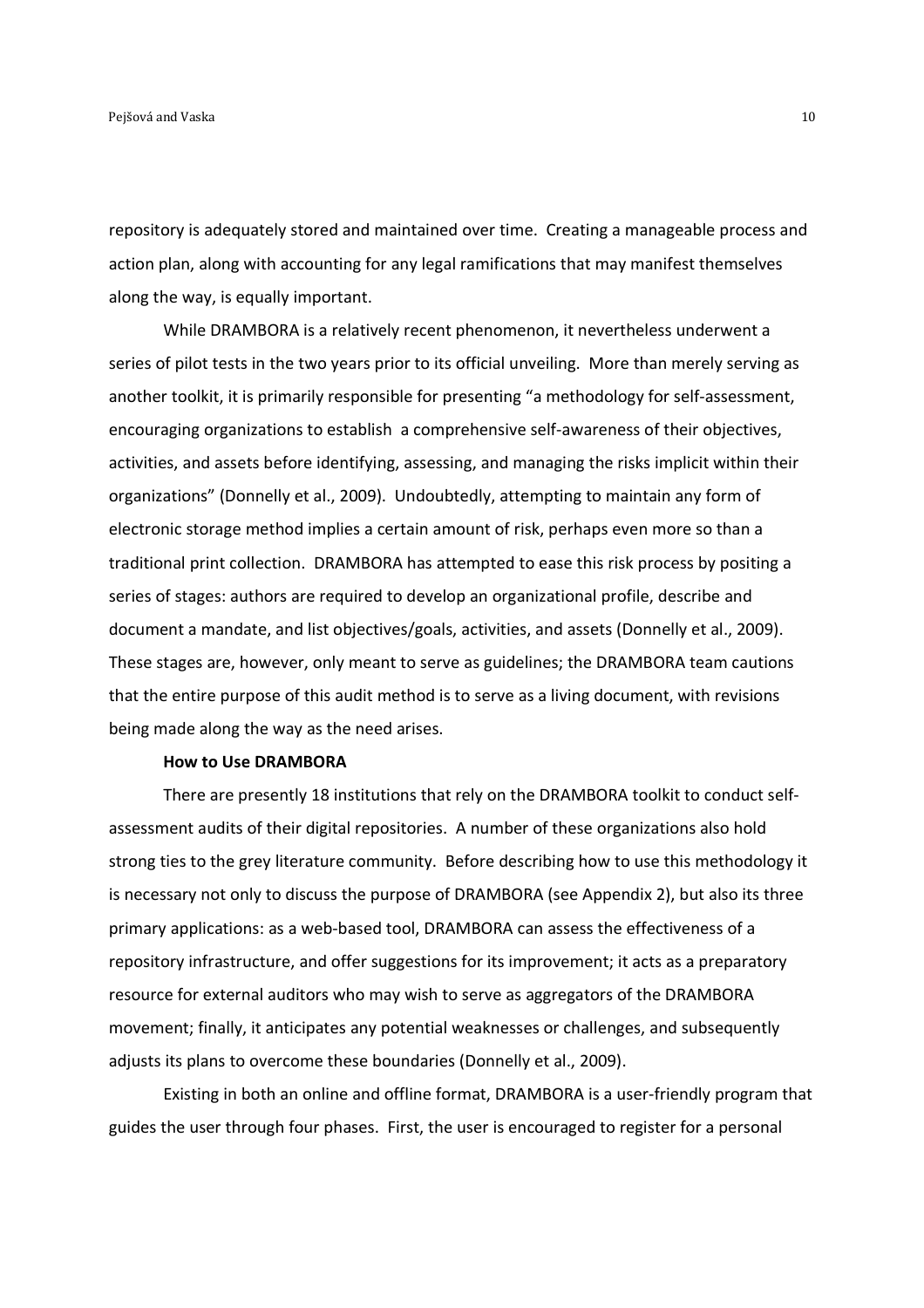account, as well as provide details regarding the repository at his/her institution. This allows DRAMBORA to present a customized self-assessment profile for each user. Further, additional staff members from the institution in question will be identified, where they will be able to contribute to the self-assessment process. The subsequent phase of using DRAMBORA refers to the actual self-assessment audit. The goal of this stage is to ensure that the repository undergoing an audit establishes clear objectives with documented sources. The organization's mandate and/or vision/mission statement, along with any potential legal or technical issues should be listed here.

 Following the actual self-assessment, any potential risks must be identified and assessed. For evaluative purposes, all of the risks identified are categorized and assessed according to their potential impact, accounting for the frequency or probability that any potential negative effects and subsequent risks could appear. (Donnelly et al., 2009). Finally, once all risks have been assessed and identified, a plan should be established to develop counter-measures, anticipated outcomes, and a timeline to reassessment the repository, to ensure that any issues have been resolved. The careful mapping of a repository using the DRAMBORA tool may already give an overview of what is finished and what is not, which documents, procedures, tools, and measurements are missing and where most critical risks reside.

## **DRAMBORA: Advantages and Disadvantages**

 Undoubtedly, as a web-based self-audit tool, DRAMBORA far surpasses a number of competitors in this field, and thus it would not do the tool justice without mentioning some of its key benefits. First and foremost, the online version of this program allows the user to view the internal activity of a repository, identifying any potential problems, and rectifying them as quickly as possible. In addition, the user is able to interact with the content on the screen, navigating to sections of interest without having to flip through an entire text. Second, the methodology and tools are well implemented, clearly identifying the organizational role and structure of each institution taking part in the audit. Third, the descriptions used and examples presented are pertinent, intuitive, and applicable to the task at hand. This includes a clearly-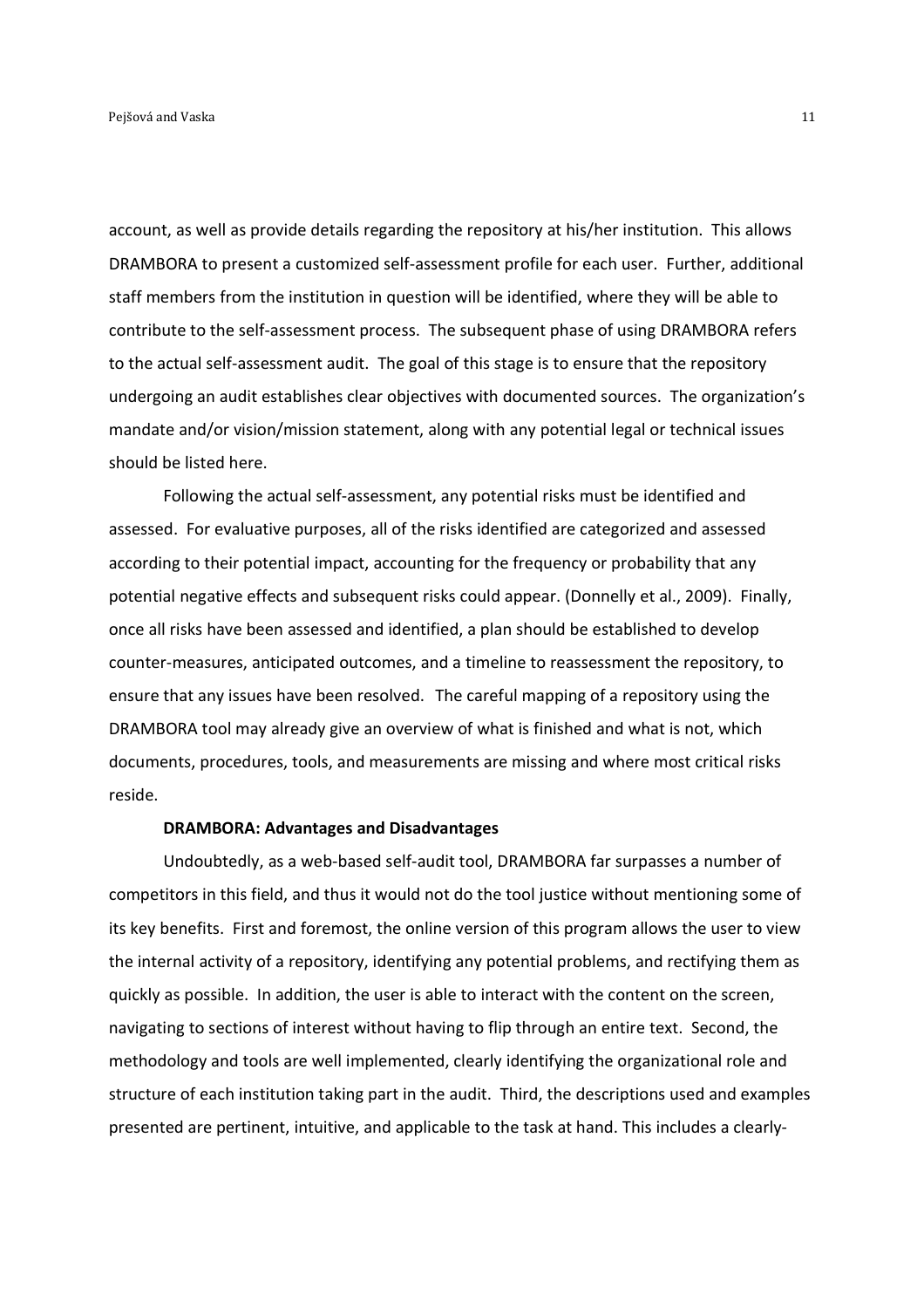defined mission statement, complete with key aims and objectives. Finally, the scale of evaluation compared to the risks is adequately assessed: "an internal understanding of the successes and shortcomings of the organization [enable it]…to effectively allocate or redirect resources to meet the most pressing issues of concern" (Donnelly et al., 2009). "For inspiration and possible direct help, the DRAMBORA tool contains a number of links to supporting documents and a range of practical examples of completed entries, whether in the preparation phase or the audit phase. In the area of risk identification, predefined risks can be directly used and modified or unique risks may be formulated." (Karlach, 2010, p. 127)

 Despite the obvious benefits of DRAMBORA, there are nonetheless a few disadvantages that must also be considered. Namely, at present, the implementation and methodology is only available in English. Although English is seen as the universal language of communication, it is important to note that the majority of DRAMBORA users hail from European countries. Thus, offering the DRAMBORA interface is a variety of languages is a task that the developers of this toolkit would be wise to consider. An additional disadvantage relates to the technical, albeit programming aspect of this product. DRAMBORA functions perfectly fine on a standard Windows or Mac interface, but is not compatible with the Czech Windows operating system (i.e. it does not support the Czech character set – iso-8859-2/windows-1250). While it is understandable that this program cannot comply with every possible computer operating system, perhaps a text-based (DOS) version, in addition to the current HTML version, should be brought forward to the development team. The final two arguments surrounding the negative aspects of DRAMBORA center on access issues. Presently, read-only access is not permitted (a user must be fully registered and log in to a created account, in order to make use of al of the program's features). In addition, exporting records (either via e-mail or to a bibliographic management program) is currently not possible.

# **Audit of the National Repository of Grey Literature (NRGL) Introduction to NRGL**

 The NRGL project, *The Digital Library for Grey Literature – Functional Model and Pilot Implementation*, started thanks to the support from the *Ministry of Culture of the Czech*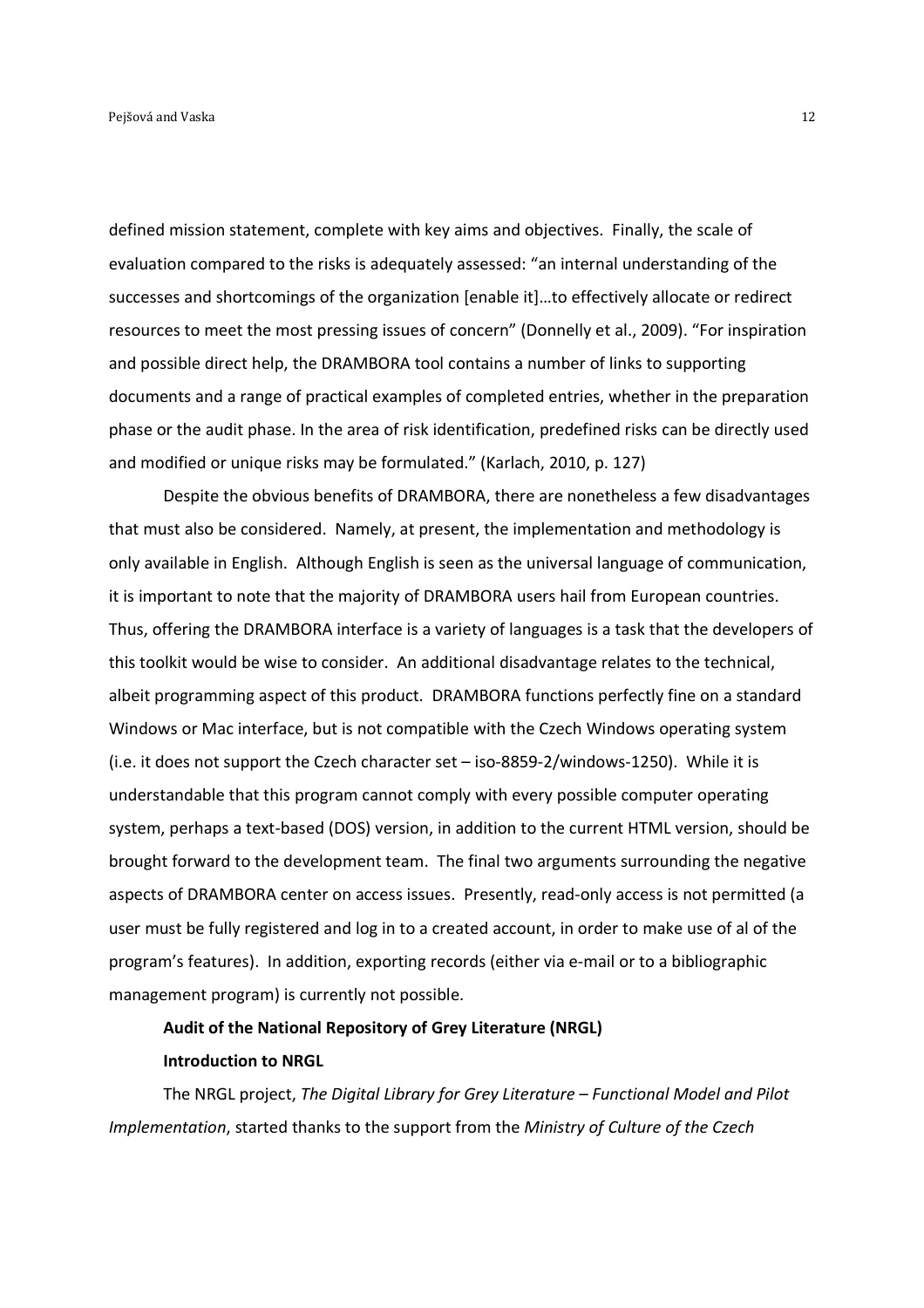*Republic* as part of both research and development programs. The project is divided into three phases, lasting from 2008 to 2011. Its main goals are the systematic collection, long-term archiving and provision of access to specialized grey literature, pertaining specifically to research and development, civil service and education, as well as with the business sphere and "open access" at the national level. To support this goal, the NTK created a functional network of partner organizations, a working model, and a pilot application. In addition, on the basis of verified technology and methods defined under the project, recommendations and standards are created for other institutions electing to build their own digital grey literature repositories. Recommendations and standards consist mainly of a preferred metadata format, exchangeable formats and templates, examples of licensing models and of legal issues resolved, preservation methodology, archives, and the provision of access to digital data.

#### **NRGL Audit**

The first audit of the NRGL as a trustworthy digital repository using the toolkit and methodology of DRAMBORA (Digital Repository Audit Method Based on Risk Assessment) was performed at the end of 2009 as a part of creating a digital repository of grey literature in the National Technical Library (NTK). The audit results and experience from its course were summarized in a final report, and published in the book *Grey Literature Repositories* in 2010*.*  The most important outcome of the audit was presented by identifying risks connected to the NRGL and potentially endangering its operation, quality, images, and other features; these risks were eliminated or moderated by the NRGL team during 2010. The main principle of the DRAMBORA audit and, at the same time, its main contribution and iteration, resulted in its repetition after a certain time period in new conditions when original risks were reassessed, the measurements adopted for solution assessed, and new risks identified.

 The second audit of the NRGL digital repository was performed after one year. In this audit, the actual state of the repository was assessed, with progress achieved during 2010. New potential risks were identified, as well as possible ways to eliminate them or to reduce their impact. The NRGL documentation, the description of the whole project, its processes,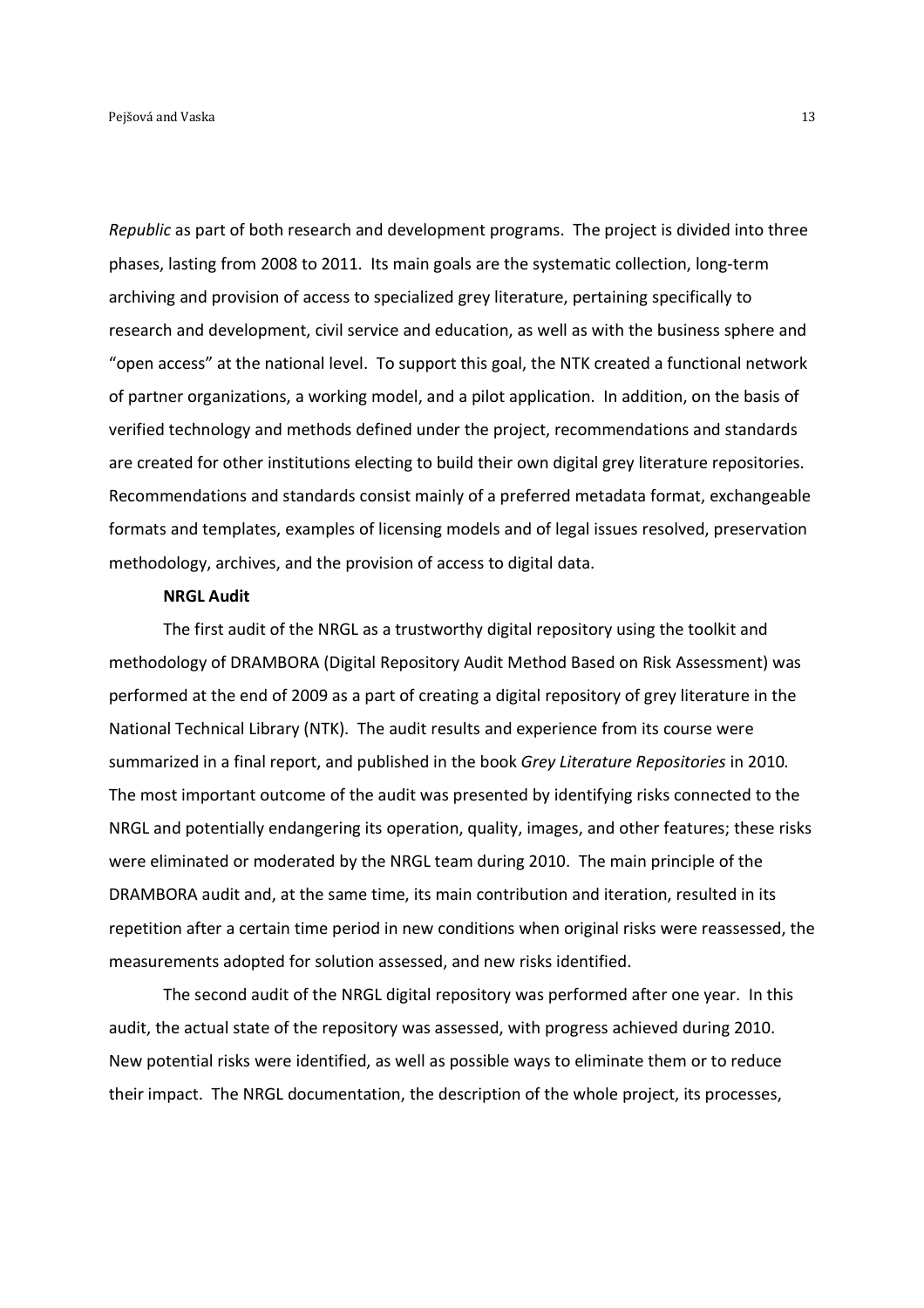procedures, and related documents developed significantly during 2010, which, in turn, made a solid basis for the audit.

Work with the DRAMBORA Tool went on without any of the issues and problems experienced with the previous audit. On the basis of lessons learned from 2009, the NTK communicated with the authors of the tool and methodology, and proposed some improvements and modifications. As a result, the web tool DRAMBORA appeared more stable after a one-year pause; however, the most unexpected modifications have not been introduced yet, especially regarding the elimination of the rather unpleasant fact that the online version of DRAMBORA does not support languages other than English at this time. Nevertheless, as the results of the audit are intended to be presented in the international field, namely in the area of grey literature projects, we will continue to use English.

#### **NRGL Audit: Preparation and Definition**

DRAMBORA Interactive was used during the preparation phase in addition to the audit phase (Karlach, 2010, p. 126-127). The preparation phase consisted of acquiring all relevant information and documents on the status of the repository, its description, standards, procedures, staff, material, budget, etc. (Donnelly et al., 2009). This information served as input data for the preparation phase of the audit and was entered into the DRAMBORA Interactive in the section *Before the Assessment*. Here, the repository was described, the scope of relevant areas (Functional Classes) of the audit were defined, and the repository staff, including a detailed description of individual team members and their roles, was listed. The definitions of staff roles were especially important since, at the subsequent risk identification stage, it was necessary to relate risks to respective roles. Even during the preparation phase, a substantial contribution might be made to an audited repository. This helps the staff see the repository from a global vantage point, to map and accumulate the most important descriptive data about the repository, and to point to possible deficiencies and defects, offering the opportunity for problems to be remedied and missing materials to be completed. The audit was run using the portion of the DRAMBORA tool called the Assessment Centre (Donnelly et al., 2009). Here, the repository mandate, including its mission, purpose, founders, etc., was defined. Other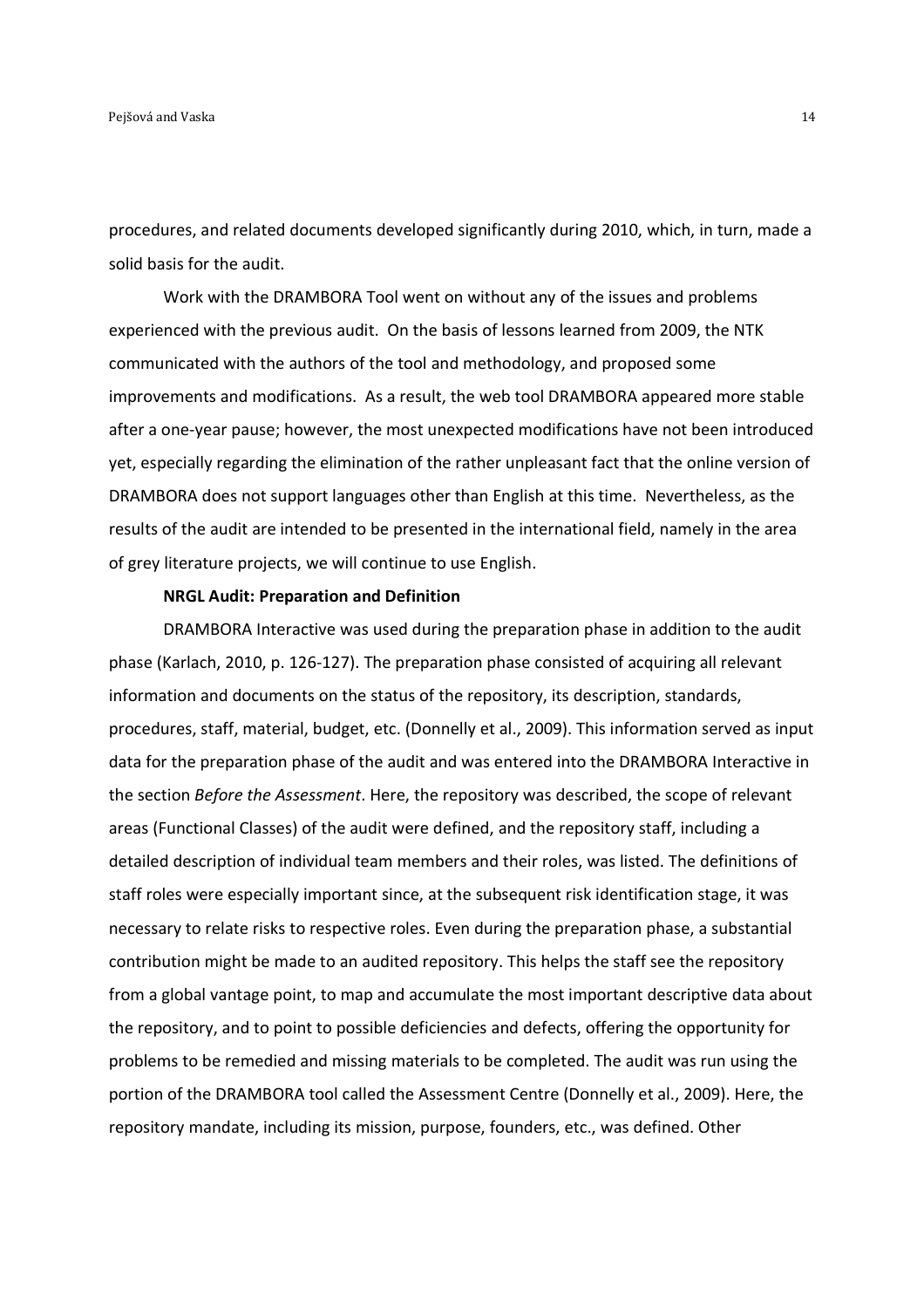repositories were also identified that influenced its activity, both external (e.g., legislative) and internal (e.g., organization, content type restrictions, etc.). The audit continued by defining repository goals, activities, and the means used to achieve these goals.

#### **NRGL Audit: Identified Risks**

In addition to the mapped repository and the relevant environment, the producers of the methodology and the tool consider the most important output to be the analysis of identifiable risks endangering the repository, its quality, readiness, reputation and position in the eyes of both specialists and ordinary users. In the 2010 audit, 16 risks from the previous audit were assessed, primarily regarding the progress in their elimination, and an additional 8 new risks were identified. The NRGL repository is still in the pilot project stage; however, it is run on final software versions and real data are being stored. Identified and reassessed risks mainly refer to the description of activities and procedures of the repository, the state and development of the staff, project funding, hardware and software sources, including their backup and relationship to the NRGL environment (see Appendix 5).

After all necessary information is entered, the Reporting Centre function helps to create output reports on the identified risks for the repository, with respect to their relationship and plausible solutions. Two types of output report formats are available, either PDF or HTML. Other saved descriptive information cannot be exported easily, however, it is possible to copy saved snapshots of the audit page. Besides the mapped repository and its relevant environment, the producers of the methodology and tool consider the most important output to be the analysis of identifiable risks endangering the repository, its quality, readiness, reputation, and position in the eyes of both specialists and ordinary users. Since the DRAMBORA tool does not provide read-only access, it is regrettably not feasible to allow free access to the audit at this time.

Generally, risk elimination is much easier in a case where the respective area is fully under control and in charge of the NRGL management and team. If the risk relates to the cooperation within or even outside the NTK, the situation is considerably more complicated. The creation of a knowledge database NRGL Wiki indicates great progress; this database should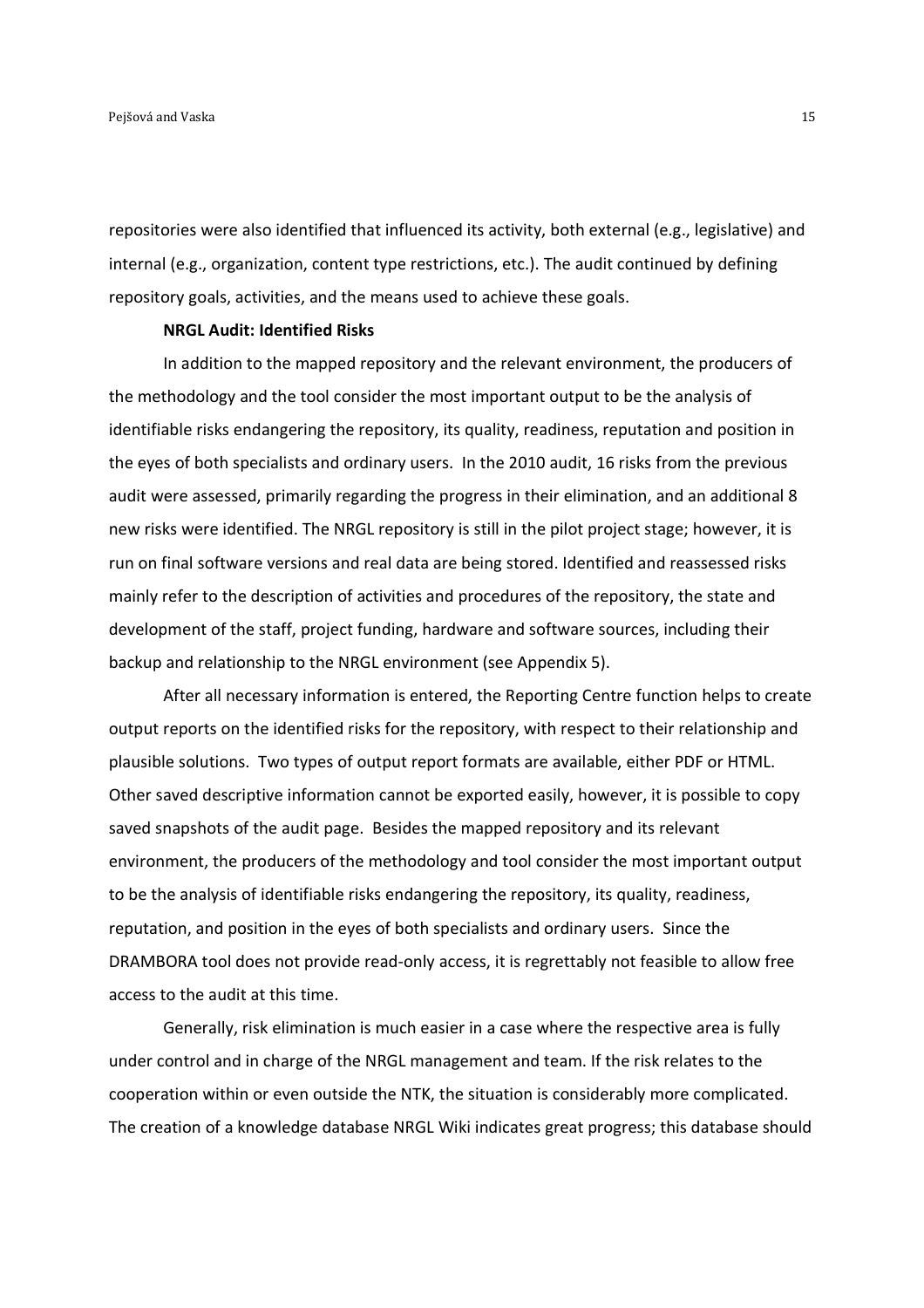be further developed and strictly adhered to, as the continuous documentation of procedures, activities and results of the NRGL team is of crucial importance for the elimination or minimization of the impact of most risks. Such progress may be seen in the development of the NRGL repository since the last audit along with the new activities and goals that have been added. Therefore, the documentation of activities and analysis of risks are most important. A large portion of risks reflect the topic of building the NRGL partner network, i.e. the partner network of providers of the repository content. Consequently, this area should be of priority especially for promotion and education. In relation to NRGL partners, sufficient attention should be paid to legal issues connected to the Author Act.

#### **Conclusion**

A yearly repetition of the audit under new conditions, identification of new or modified risks, and creation of another action plan make the audit an iterative process that contributes to the trustworthiness of the NRGL. Despite the valiant efforts of libraries, information technology specialists, and researchers, who devote considerable amounts of time and effort to maintain credible digital repositories, it can seem like a tall barrier to overcome. While Downs and Chen (2010) caution that "no organization can absolutely guarantee long-term preservation and access", efforts to establish methods of audit and recognize trustworthy digital repositories must continue. As DRAMBORA and the subsequent audit of the National Repository of Grey Literature have shown, the task at hand may not yet been complete, but it is certainly moving in the right direction. It is thus perhaps fitting to conclude with the mission statement of Columbia University, which reflects not only on the goals of this particular institution, but which speaks to the efforts of raising awareness of grey literature in all topic fields and venues. Namely, one must "advance knowledge and learning at the highest level and…convey products of its efforts to the world" (Columbia Mission Statement, 2011). We therefore recommend that an audit be undertaken on an annual basis, identifying any associated risks, and creating an action plan to make the audit an iterative process that contributes to the trustworthiness of the digital repository.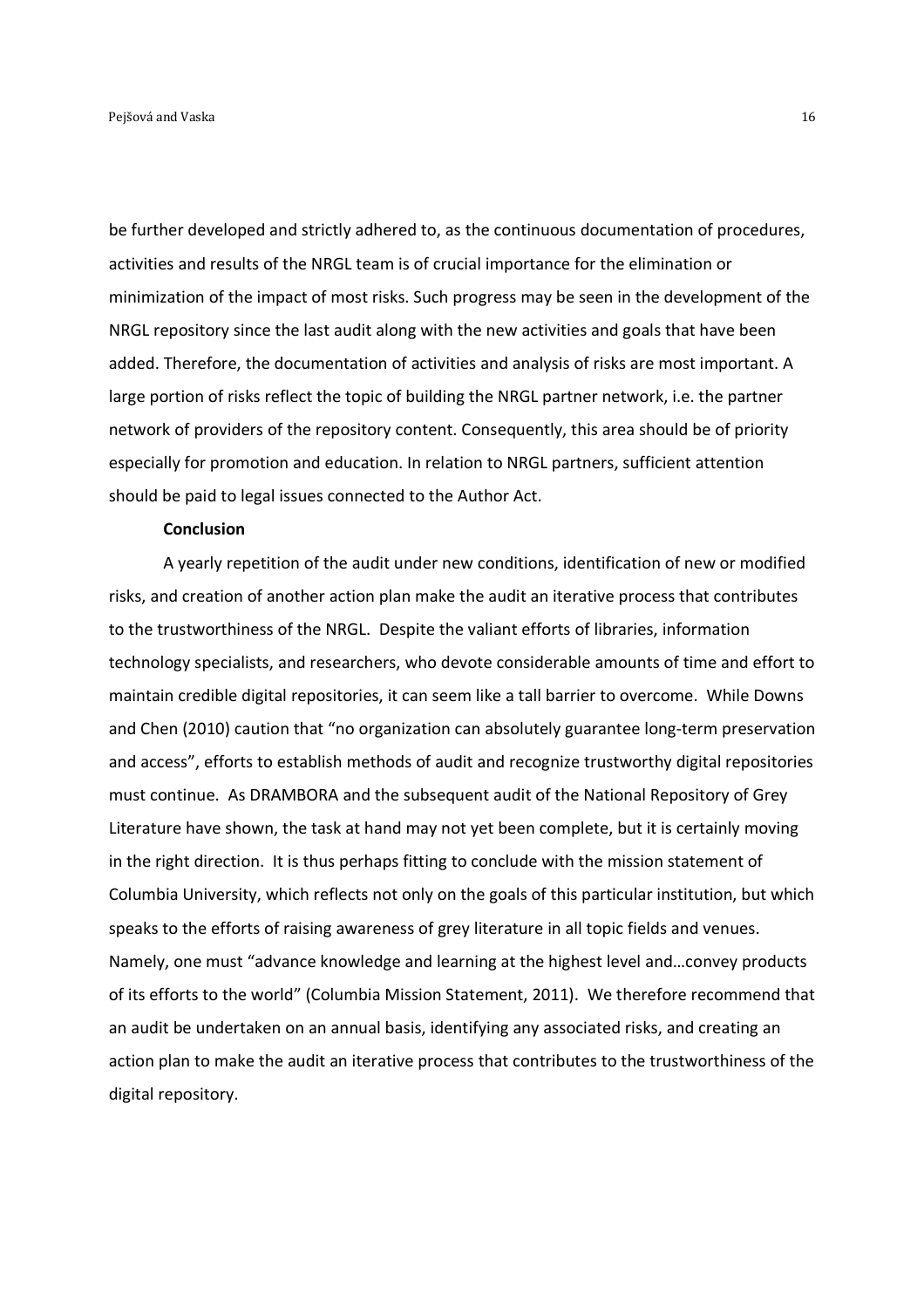## **References**

- Ambacher, B. (2007). Government archives and the digital repository checklist*. Journal of Digital Information, 8*(2), 1-10.
- Columbia University. (2011). *Mission Statement*. Retrieved November 20, 2011 from http://www.columbia.edu/content/mission-statement.html
- Dobratz, S., & Schoger, A. (2007), Trustworthy digital long-term repositories: The Nestor approach in the context of international developments. *Research and Advanced Technology for Digital Libraries, Proceedings, 4675,* 210-222.
- Dobratz, S., & Scholze, F. (2006). DINI institutional repository certification and beyond. *Library Hi Tech, 24*(4), 583-594.
- Donnelly, M., Innocenti, P., McHugh, A., & Ruusalepp, R. (2009). *DRAMBORA Interactive User Guide*. Glasgow. Retrieved November 22, 2011 from http://www.repositoryaudit.eu/help/
- Downs, R. R., & Chen, R.S. (2010). *Self-assessment of a long-term archive for interdisciplinary scientific data as a trustworthy digital repository.* Retrieved October 22, 2011 from journals.tdl.org/jodi/article/download/753/642
- Hou, C.Y., Wojcik, C., and Marciano, R. (2011). Trusted digital repository design: A policy-driven approach. *Archiving, 7*, 181-186.
- Kaczmarek, J., Hswe, P., Eke, J., & Habing, T.G. (2006). Using the Audit Checklist for the Certification of a Trusted Digital Repository as a framework for evaluating repository software applications. *D-Lib Magazine, 12*(2), 1-10. Retrieved August 3, 2011 from http://www.dlib.org/dlib/december06/kaczmarek/12kaczmarek.html.
- Karlach, P. (2010). An audit of the National Repository of Grey Literature using the DRAMBORA tool. In Pejšová, P [ed.]. *Grey Literature Repositories*. Zlin: VeRBuM, p. 126-127. Available as an E-book at: http://nrgl.techlib.cz/images/Book.pdf.
- National Technical Library. (2008). *Audit of the National Repository of Grey Literature (NRGL) in the NTK using the DRAMBORA tool: Second audit, 2010.* Retrieved August 25, 2011 from http://nrgl.techlib.cz/images/DRAMBORA\_2010\_EN.pdf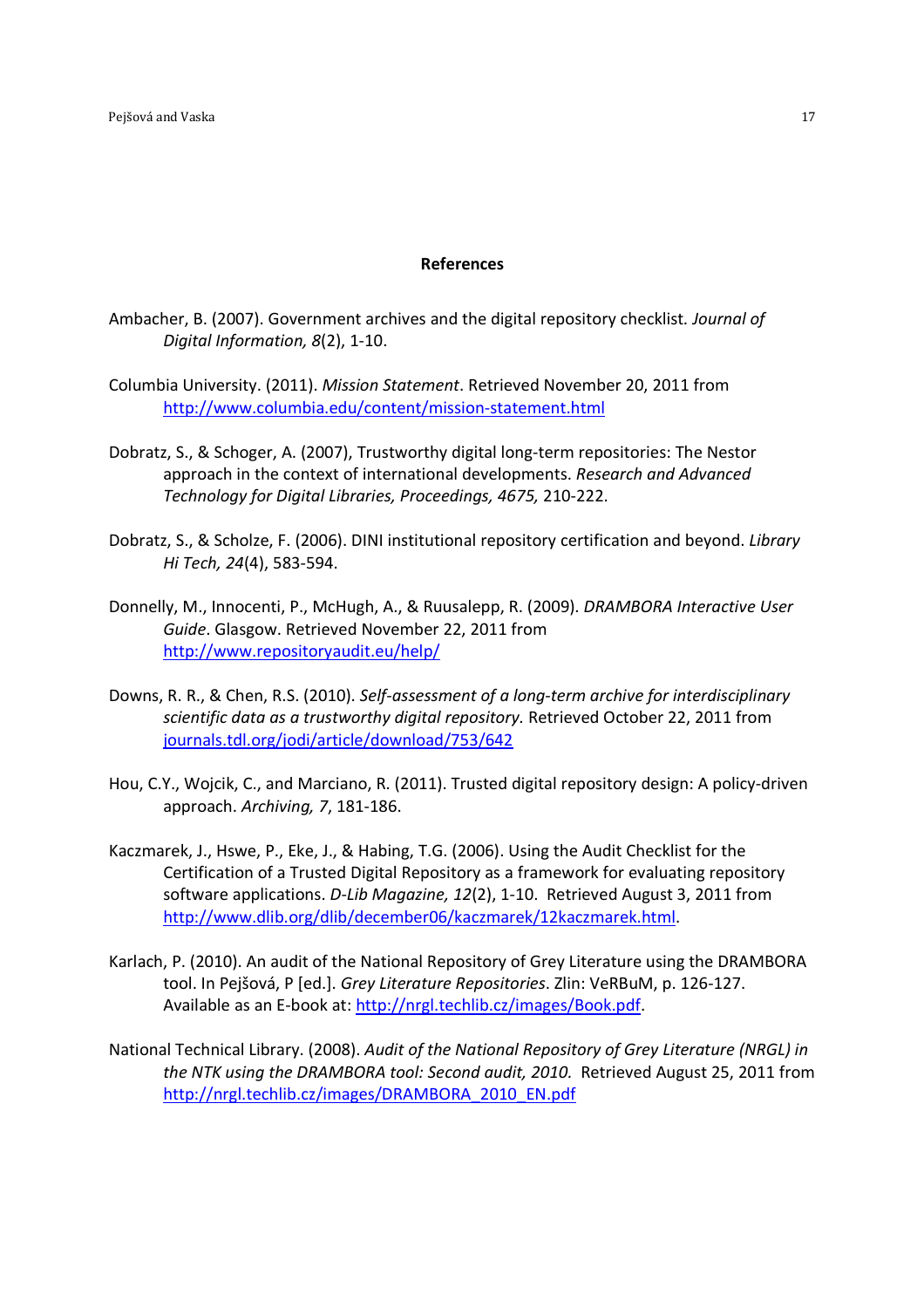- National Technical Library (2008). *National Repository of Grey Literature: An audit of the NRGL as a trustworthy digital repository.* Retrieved August 25, 2011 from http://nrgl.techlib.cz/index.php/Audit
- NUŠL. (2011). *National Repository of Grey Literature [NRGL].* Retrieved November 20, 2011 from http://nrgl.techlib.cz/index.php/Main\_Page
- Pejšová, P. (2010). The development of grey literature in the Czech Republic. In Pejšová, P [ed.]. *Grey Literature Repositories*. Zlin: VeRBuM, p. 34. Available as an E-book at: http://nrgl.techlib.cz/images/Book.pdf.
- Prieto, A.G. (2009). From conceptual to perceptual reality: Trust in digital repositories. *Library Review, 58*(8), 593-606.
- Ross, S. (2006). The role of evidence in establishing trust in repositories. *D-Lib Magazine, 12*(7- 8). Retrieved November 18, 2011 from http://www.dlib.org/dlib/july06/ross/07ross.html

## **Appendix 1: TRAC-Checklist**

(adapted from: Dobratz, S., & Schoger, A. [2007]. Trustworthy digital long-term repositories: The Nestor approach in the context of international developments. *Research and Advanced Technology for Digital Libraries, Proceedings, 4675,* 210-222.) Common principles:

- 1. Continued maintenance of digital objects
- 2. Organizational fitness
- 3. Acquires and maintains contractual legal rights; fulfills responsibilities
- 4. Effective and efficient policy framework
- 5. Acquires digital objects based on criteria, corresponding to commitments and capabilities
- 6. Maintains and ensures integrity, authenticity, and usability of digital objects over time
- 7. Creates and maintains metadata about actions to take on digital objects during preservation, as well as relevant production, access support, and usage process context before preservation.
- 8. Dissemination requirements
- 9. Strategic program (preservation planning and action)
- 10. Technical infrastructure adequate (maintenance and security)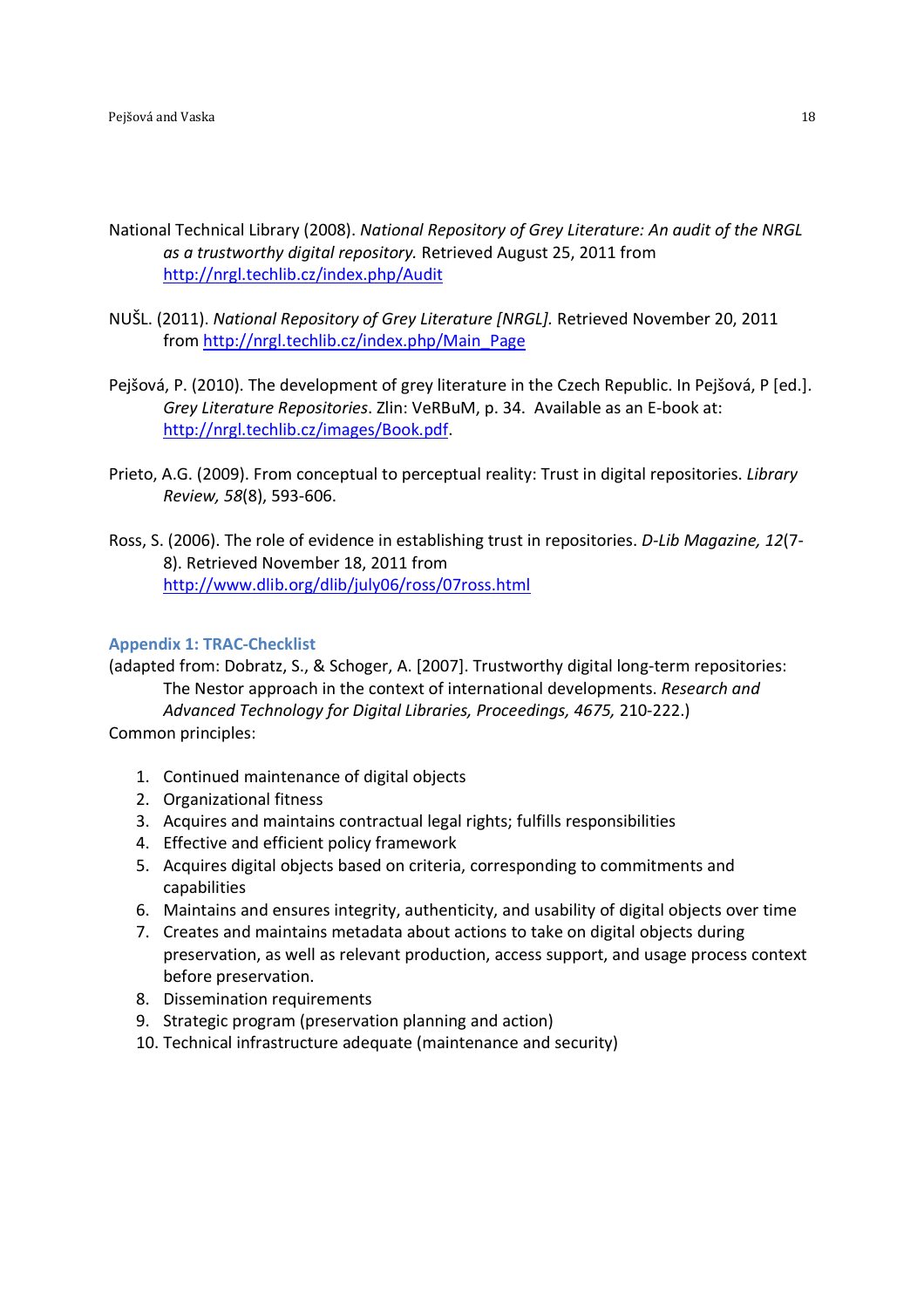## **Appendix 2: Purpose of DRAMBORA Toolkit**

(from Donnelly et al., 2009)

- 1. Defining the mandate and scope of functions of the repository
- 2. Identifying the activities and assets of the repository
- 3. Identifying the risks and vulnerabilities associated with the mandate, activities, and assets
- 4. Assessing and calculating the risks
- 5. Defining risk management measures
- 6. Reporting on the self-audit

## **Appendix 3: The Ten Core Requirements for Digital Archives**

(from Donnelly et al., 2009)

- 1. Mandate & Commitment to Digital Object Maintenance
- 2. Organizational Fitness
- 3. Legal & Regulatory Legitimacy
- 4. Efficient & Effective Policies
- 5. Adequate Technical Infrastructure
- 6. Acquisition & Ingest
- 7. Preservation of Digital Object Integrity, Authenticity & Usability
- 8. Metadata Management & Audit Trails
- 9. Dissemination
- 10. Preservation Planning & Action

## **Appendix 4: NRGL Audit - Examples**

DRAMBORA Interactive creates connections among individual parts of audit. See connections marked bold.

## **1. Mandate and equipment**

NTK status: To build national repository of grey literature and to make the information and findings contained in the repository accessible for NTK users using modern information technology.

http://www.techlib.cz/default/files/download/id/1747/dodatek-c-1-k-zl-ntkpdf.pdf Repository Hardware

Hardware used to run the repository software and database - SUN SUNXFIRE 4500 server, OS SOLARIS 10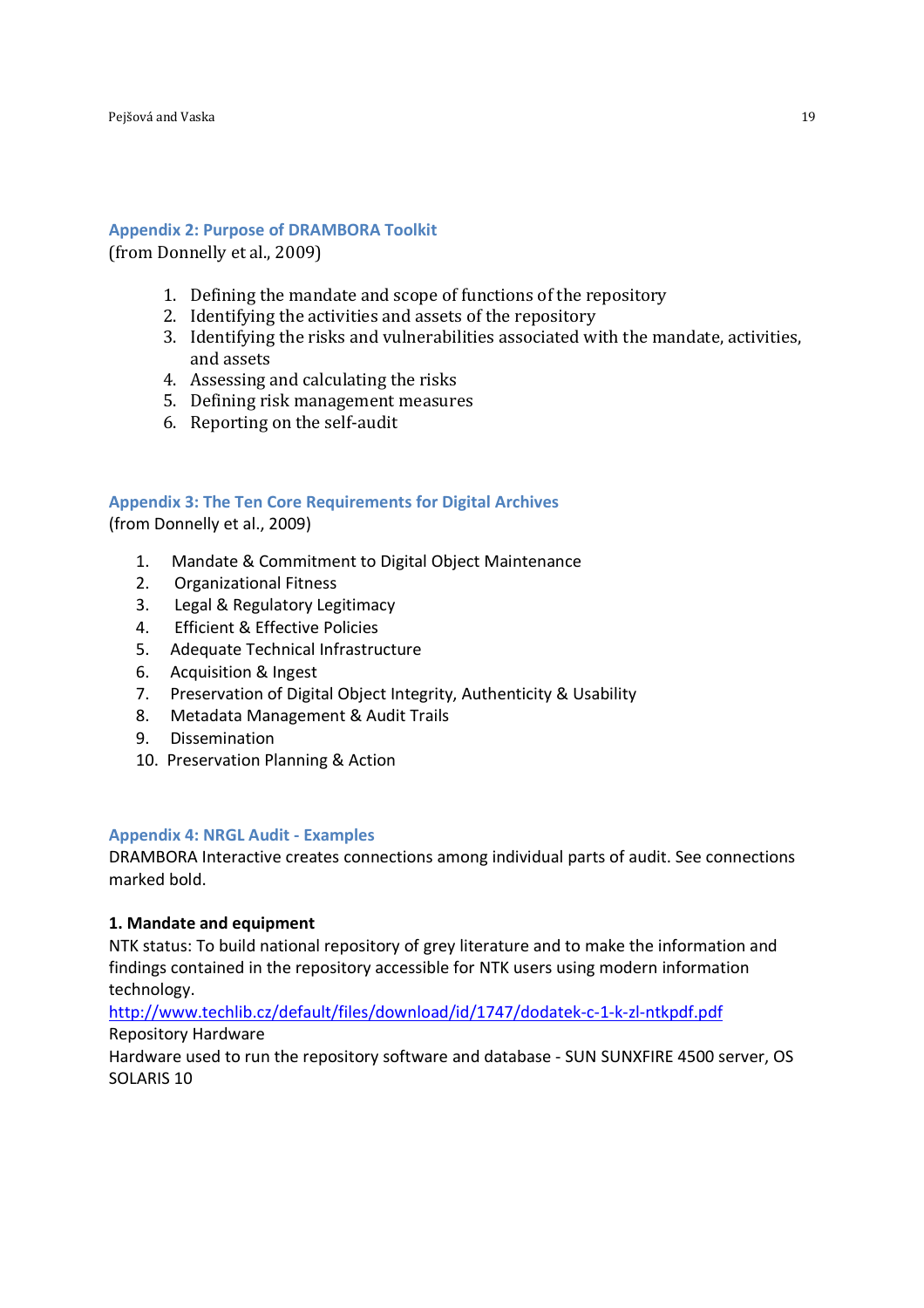# **2. Functional classes**

Supporting Functions: Legal & Regulatory Legitimacy Functions and characteristics corresponding to legislative, regulatory or common law rights and responsibilities of the repository. Operational Functions: Acquisition & Ingest Functions and characteristics corresponding to the repository's negotiation, submission, receipt and ingestion of data from creators and suppliers.

# **3. Staff**

Position: Manager Unique Staff ID: 1 Telephone: +420232002485 Staff Email: petra.pejsova@techlib.cz Address: NTK, Technicka 6/2710, 160 80 Praha 6 Status: Coordinator Username: petrapej Name: Miss Petra Pejsova Alt. Email: petra.techlib@gmail.com Roles: Management

# **4. Roles**

Role Name: Management Description: Establishes strategy and objectives of the repository, Establishes strategy of the repository content provider network...

# **Corresponding Staff Members: Manager**

Activity Responsibilities: Budget Management, Cooperation Network, Team Management, NUSL Publicity

Risk Responsibilities: Loss of Staff Members, Pilot Project End, Disaster Recovery, Partner Network Voluntary, Backup Tapes...

# **5. Constriction**

Name: Documents Publication Status

Description: The Repository is devoted to grey literature, so it accepts only unpublished or semi-published documents

Type: Policy

**Functional Class(es): Supporting Functional Classes - Acquisition & Ingest**  Web Links:

http://nusl.techlib.cz/index.php/Typologie\_dokument%C5%AF\_NU%C5%A0L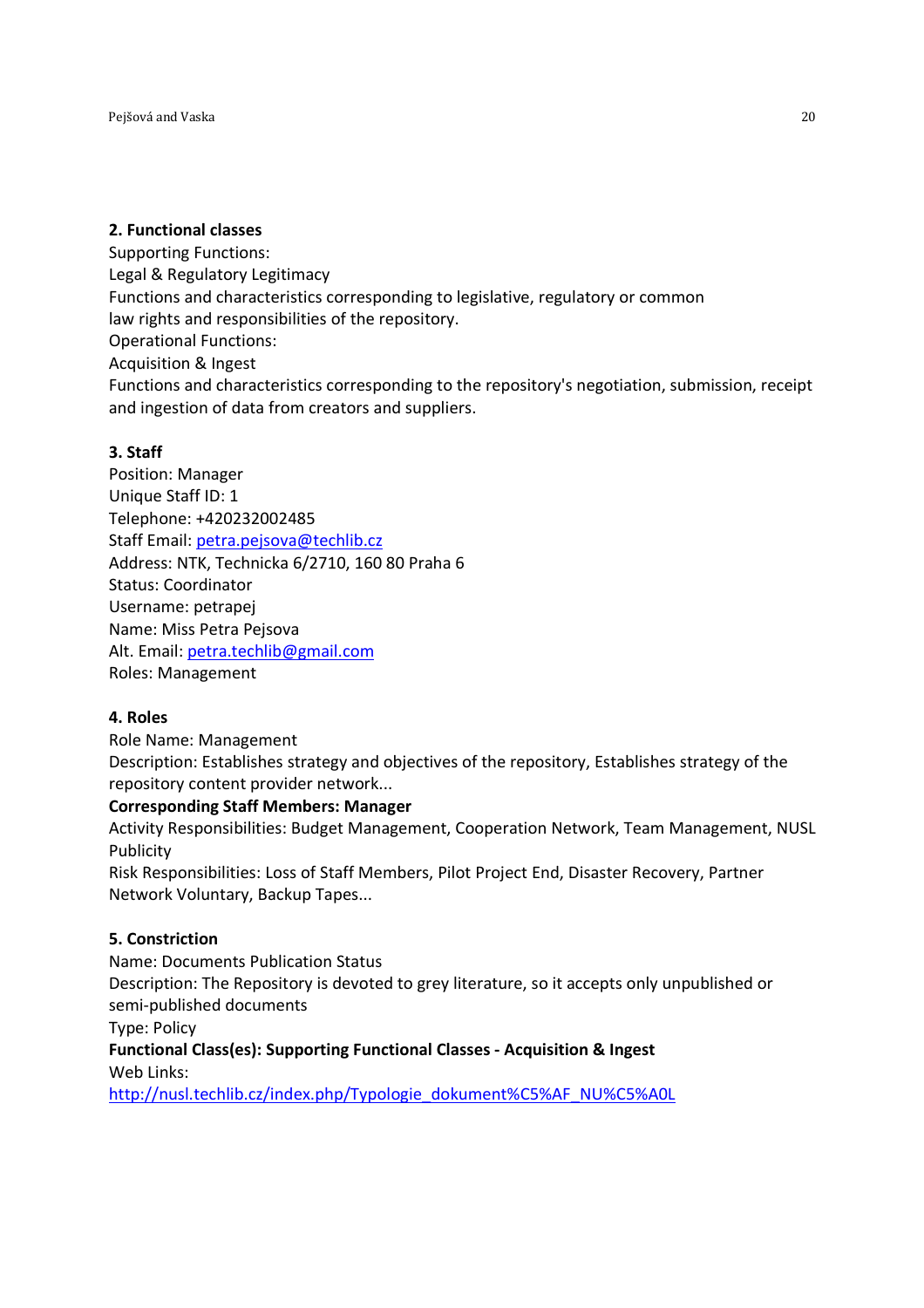# **6. Goals**

Name: Best Practices Description: Best practices for building similar cooperating institutional repositories are one of the planned outputs of the project 2010: Best practices for partners created in the technical and methodical areas, see section **Constraints - Methodology of the cooperation with NUSL etc. Functional Class(es)\*: Supporting Functional Classes - Efficient & Effective Policies** 

## **7. Activities**

Activity Name: Repository Backup Activity Desc: To create a backup copy of the system to preserve the current setup and of the repository database to preserve it's content **Activity Role(s): Administrator Related Assets: Repository Hardware, Repository Software Related Objective(s): Main Function Functional Class(es)\*:Preservation of Digital Object Integrity, Authenticity & Usability Related Risks: Backup Tapes Storage** 

# **Appendix 5: NRGL Audit – Identified Risks**

NRGL was analyzed in all functional classes, however, only the most severe and most obvious risks were recorded according to Pareto's rule of 80/20 – 20% of risks are responsible for 80% of the danger.

16 originally identified risks in 2009:

**Risk Number 1**: Loss of Staff Members

**Risk Number 2**: Pilot Project End

**Risk Number 3**: Disaster Recovery

**Risk Number 4**: Partner Network of Volunteers

**Risk Number 5:** Backup Tapes Storage

**Risk Number 6**: Financial Shortfall

**Risk Number 7**: Budget for Services

**Risk Number 8**: FAST Trial Version